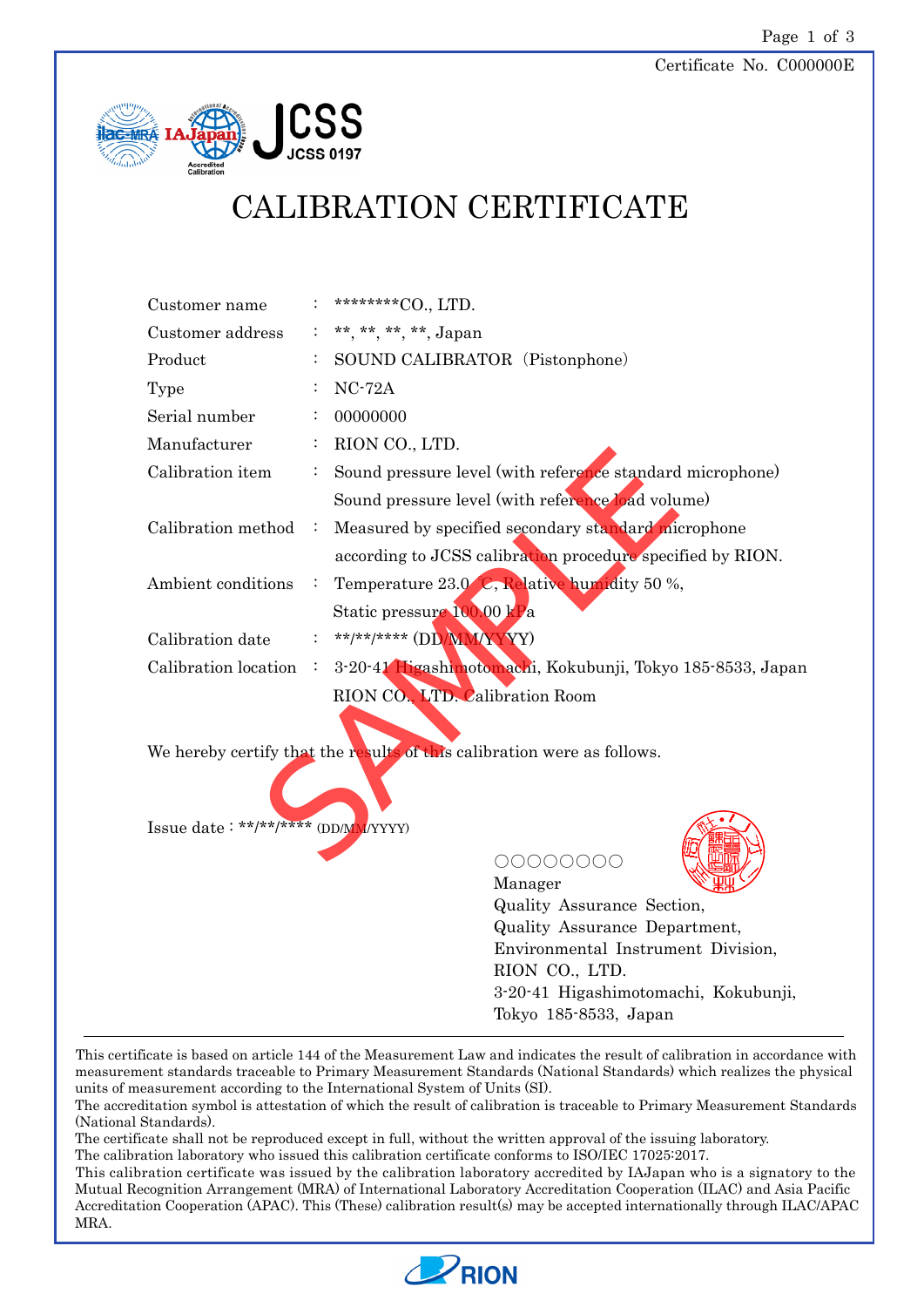Certificate No. C000000E

### CALIBRATION RESULT

#### 1. Sound pressure level (with reference standard microphone)

| Measured            | Expanded                     |  |
|---------------------|------------------------------|--|
| Value *1            | Uncertainty $*$ <sup>2</sup> |  |
| $114.12 \text{ dB}$ | $0.09$ dB                    |  |

Specified secondary standard microphone: Type : 0000 Serial number : 0000000 Reference Sound pressure  $: 2 \times 10^{-5}$  Pa

2. Sound pressure level (with reference load volume\*3)

For calibration, the referred measured value (Sound pressure level (with reference load volume)) should be used. (See "INSTRUCTION MANUAL" of NC-72, NC-72A)

|                                                                                     | Sound pressure level (with reference load volume*3)                                                                                    |  |
|-------------------------------------------------------------------------------------|----------------------------------------------------------------------------------------------------------------------------------------|--|
|                                                                                     | For calibration, the referred measured value (Sound pressure level (<br>volume)) should be used. (See "INSTRUCTION MANUAL" of NC/2, No |  |
| Measured                                                                            | Expanded                                                                                                                               |  |
| Value *1                                                                            | Uncertainty                                                                                                                            |  |
| 114.00 dB                                                                           | $0.09$ dB                                                                                                                              |  |
| Reference load volume *3: 960 mm<br>Reference Sound pressure : $2 \times 10^{5}$ Pa |                                                                                                                                        |  |
|                                                                                     | Converted value at reference static pressure 101.325 kPa                                                                               |  |
| Coverage factor $k=2$                                                               | ) efines an interval estimated to have a level of confidence of approximate                                                            |  |
|                                                                                     | Effective load volume of microphone at reference condition of NC-72, NC                                                                |  |

- \*1 Converted value at reference static pressure 101.325 kPa
- \*2 Defines an interval estimated to have a level of confidence of approximately 95 %. Coverage factor  $k=2$
- \*3 Effective load volume of microphone at reference condition of NC-72, NC-72A

Calibration result is the calibration value in ambient conditions (except static pressure) during calibration.

Important:

The sound pressure level of the sound generated by NC-72, NC-72A depends on the effective

load volume of the microphone and static pressure at the time of use.

(See "INSTRUCTION MANUAL" of NC-72, NC-72A)